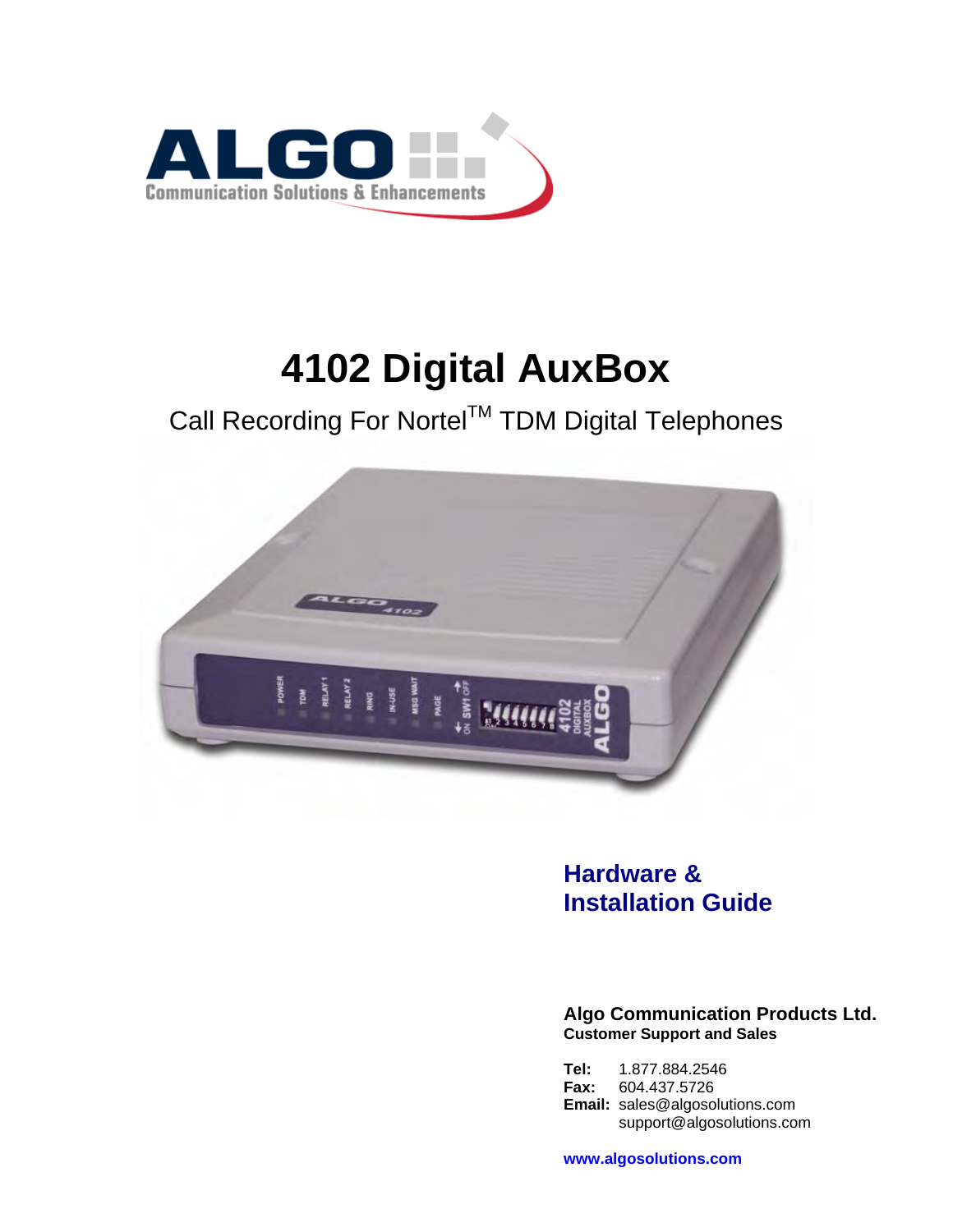

# **Table of Contents**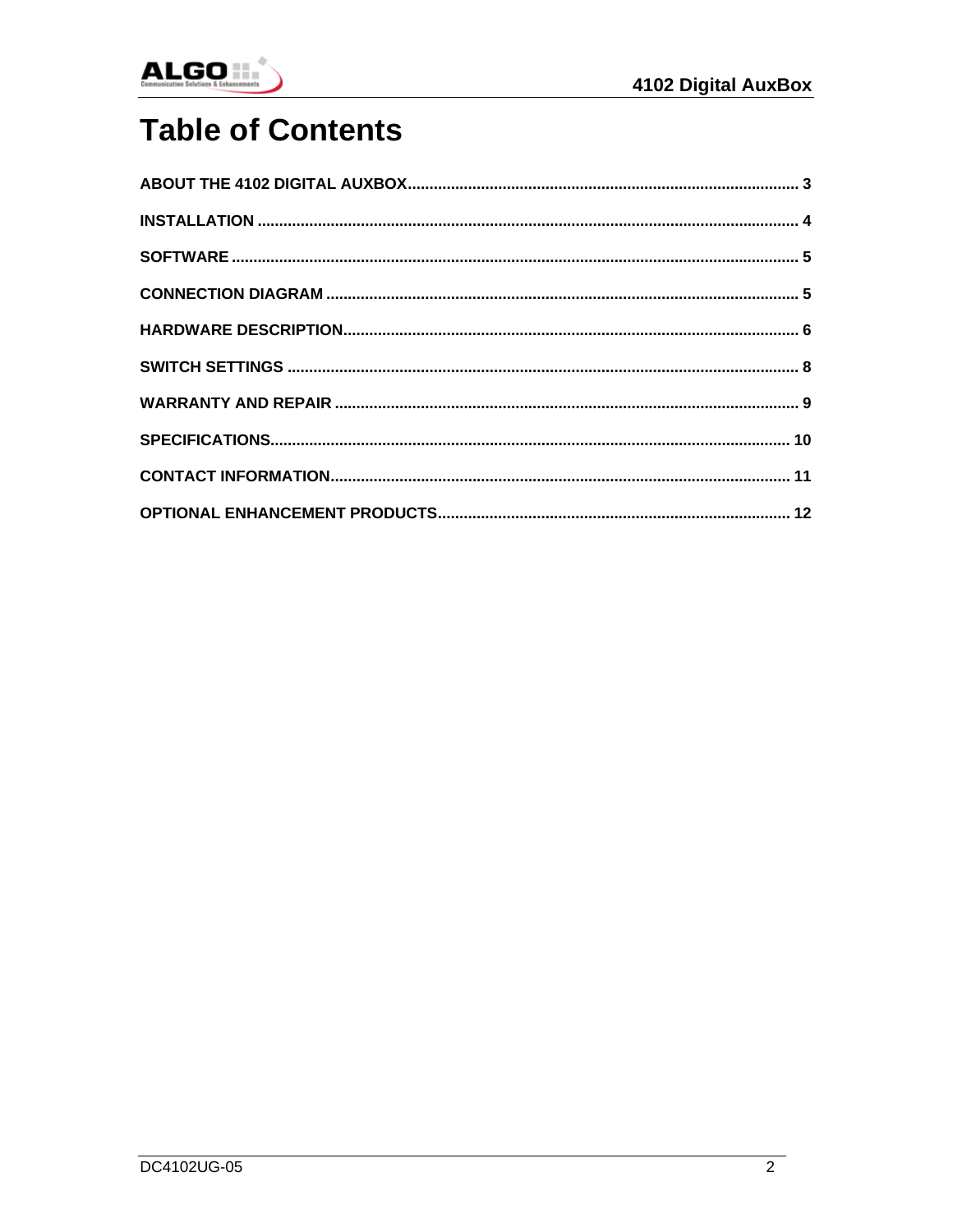<span id="page-2-0"></span>

# **About the 4102 Digital AuxBox**

### **Features**

- Calls can be recorded automatically or by hot key function.
- Software displays call file, duration of call, time and date, caller ID, and user-added comments.
- Detects message waiting, ringing, in-use, and more.

### **The 4102 Digital AuxBox includes:**

- 4102 Digital AuxBox
- User Guide
- CCR Software CD
- Telephone line cord
- USB cable
- Relay Cord
- Power Supply

The 4102 Digital AuxBox monitors the activity of your digital Norstar, BCM, Meridian 1, or Succession telephone including the voice channel. This information is sent to a PC using a USB (Universal Serial Bus) connection. The AuxBox Recorder Software allows you to record, playback, and email telephone conversations (with call display information) using the hard drive of your PC or server.

The 4102 Digital AuxBox also provides an analog output for recording with a separate audio recorder or PC sound card and provides relay outputs to indicate ringing, in-use, message waiting, and other events. These relay outputs may be used for audible and visual alerting or activation of analog recording equipment.

#### **Please Note:**

The legality of recording conversation varies by location. It is the responsibility of the user to ensure compliance with local regulations concerning the recording of telephone conversations.

The 4102 Digital AuxBox does not provide tones to indicate that a conversation is being recorded.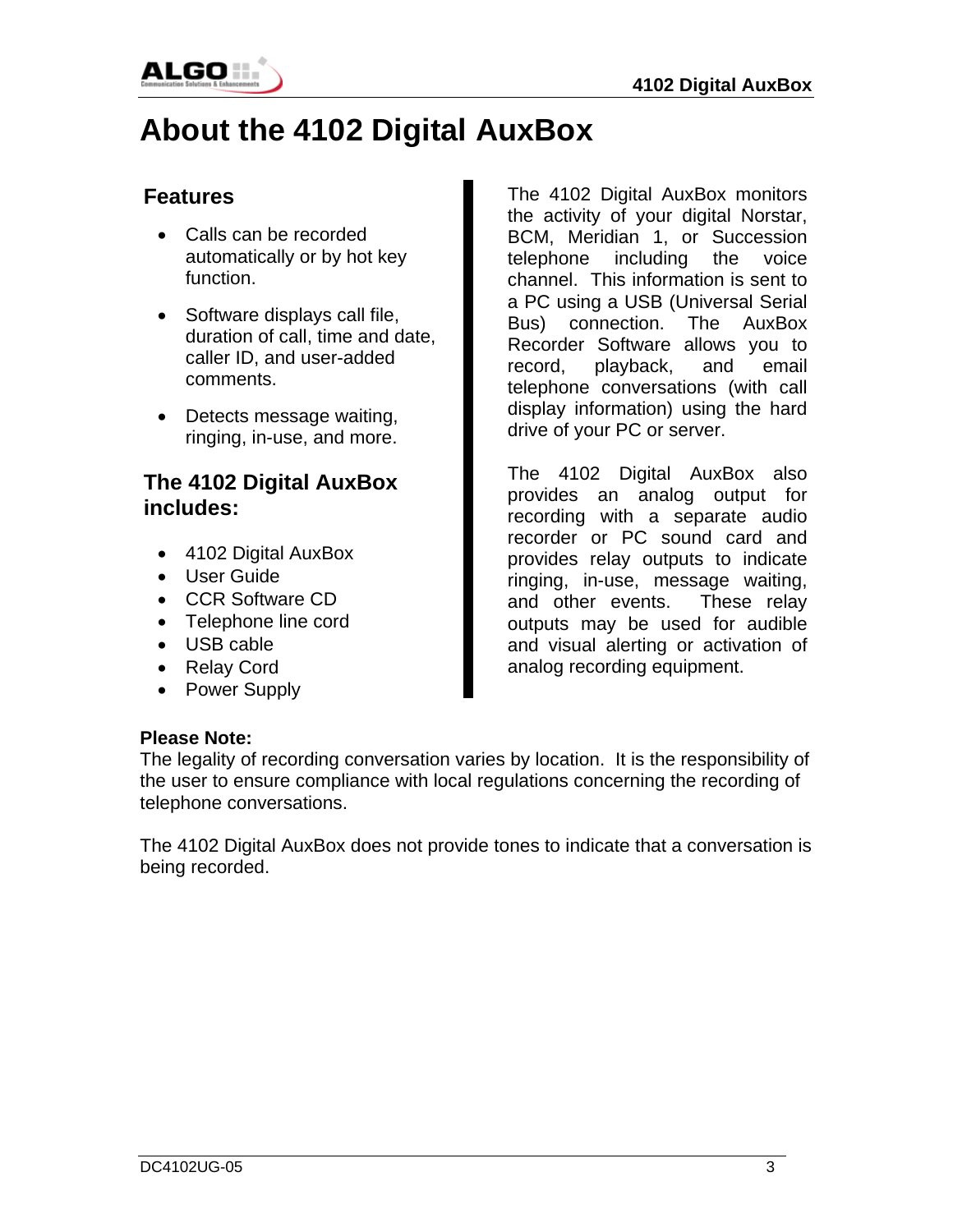<span id="page-3-0"></span>

# **Installation**

#### **Connecting the 4102 Digital AuxBox to your digital telephone**

- 1. Disconnect your telephone line cord from the wall jack and connect to either one of the RJ12 telephone jacks on the 4102 Digital AuxBox. Using the supplied telephone line cord, connect the second RJ12 telephone jack on the AuxBox to your telephone wall jack.
- 2. Ensure that your digital telephone is operational. This may take a few minutes depending on your telephone system.

#### **- OR -**

3. The 4102 may be installed in a bridging configuration using either RJ12 jack. Maximum recommended cord length is 15 feet.

#### **Connecting to your PC USB Port**

1. Connect the USB cable to your PC and to the 4102 Digital AuxBox. Connect the power supply to the 4102 Digital AuxBox.

The first time you connect 4102 Digital AuxBox, Windows should advise *"New hardware Found"* and proceed to load the necessary drivers. Windows should install up to 3 sets of drivers. *USB Composite Device, USB Audio Device, and Human Interface Device (HID).* 

2. For each, select the recommended driver by clicking the **Next** and **Finish** buttons as appropriate. You may be prompted for your Windows CD during this process. Note that on many computers these files are also stored in **C:\WINDOWS\OPTIONS\CABS.** Ask your System Administrator if you have any difficulties.

The LEDs (light emitting diodes) on the front panel indicate whether the hardware installation was successful. The Power/USB LED will be winking to indicate communication with the PC USB port. The Norstar / BCM / Meridian 1 LED will be winking twice for Norstar / BCM, once for Meridian 1 or Succession. Allow approximately 8 seconds for this to begin.

Lift the telephone handset (or go off-hook with the speakerphone or headset) to turn on the "Off-Hook" LED on the front panel of the 4102 Digital AuxBox. This indicates that the unit is working properly.

#### **Please refer to the Software User Guide for software installation instructions.**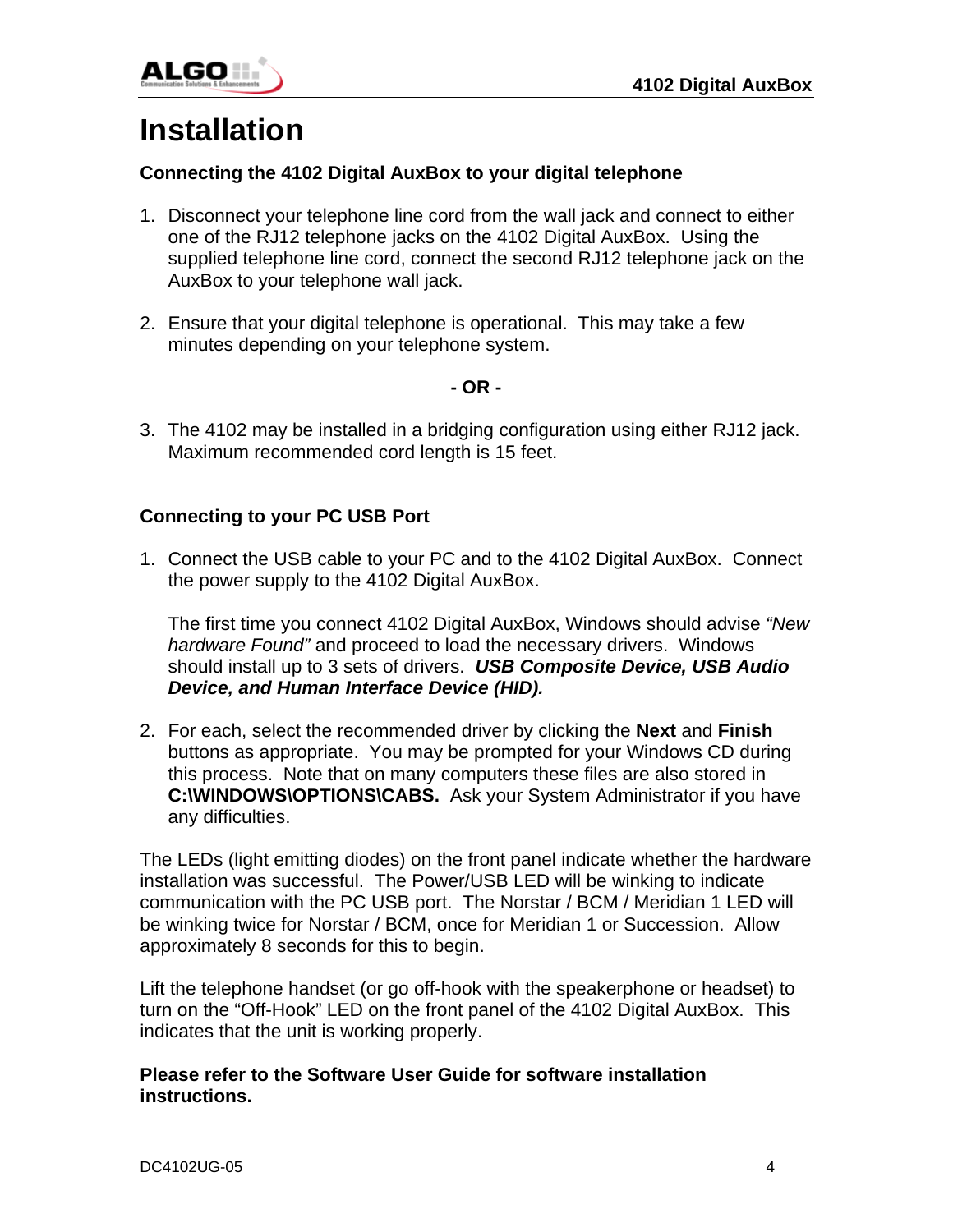<span id="page-4-0"></span>

### **Software**

### **Client Call Recorder**

The Client Call Recorder (CCR) software is included with the 4102 Digital AuxBox. This software records and stores calls from the 4102. It provides many features including missed call information capturing, editable comments field, and WMA encoded audio capture. Please refer to the Client Call Recorder User Guide on the included CCR CD for a full description of the software.

#### **Enterprise Call Recorder Software**

The 4102 Digital AuxBox is compatible with Algo's Enterprise Call Recorder (ECR) software. The ECR is a call recording solution for environments requiring centralized multi-user call recording. It expands on the feature set of the Client Call Recorder and is ideally suited for a networked environment. For more information on the ECR check Algo's website ([www.algosolutions.com](http://www.algosolutions.com/)) or contact us (see contact information at end of this document).

## **Connection Diagram**

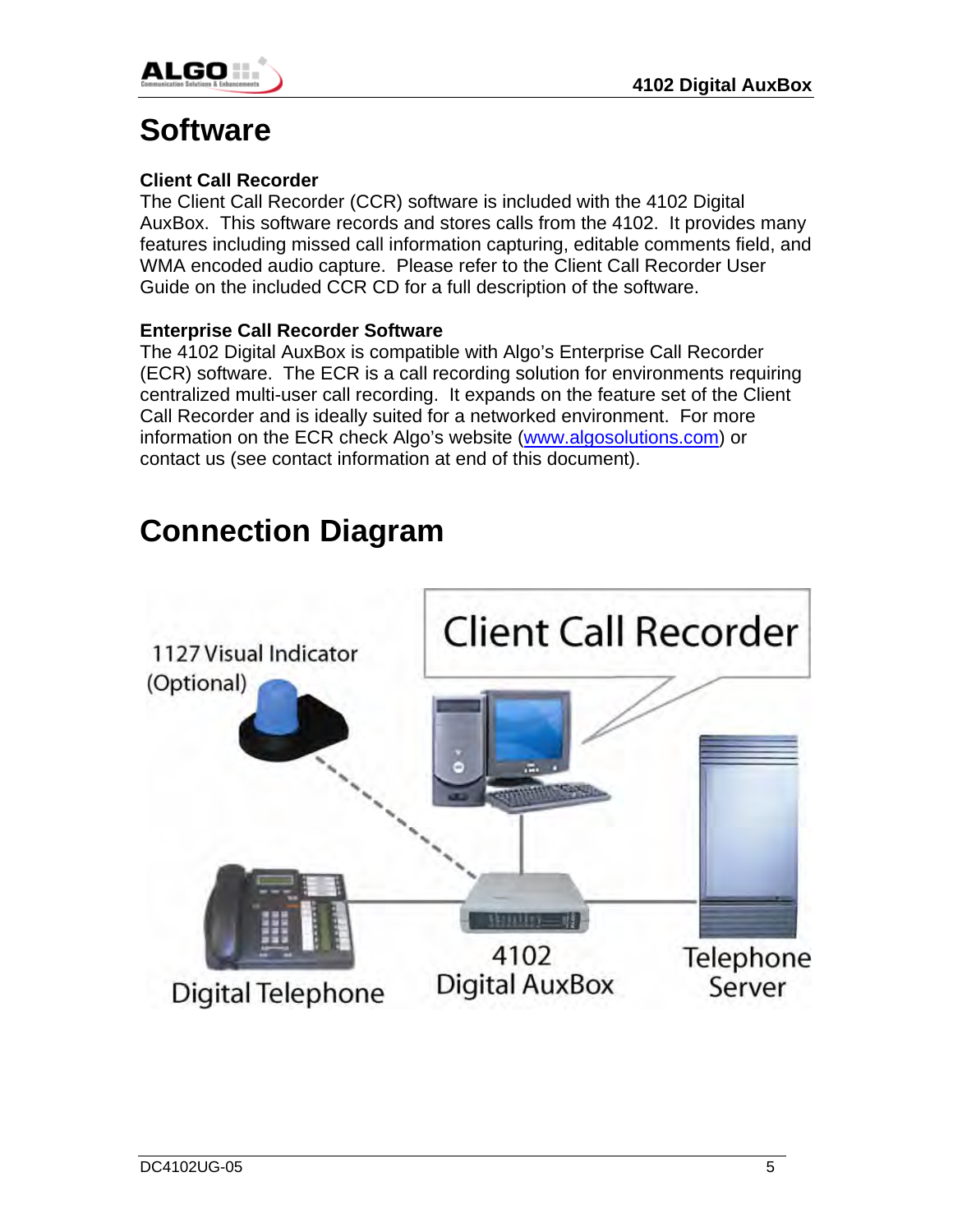<span id="page-5-0"></span>

## **Hardware Description**



## **Front Panel Lights**

### **Power**

Winking indicates USB connection; On solid indicates device is powered but no USB activity has been detected

### **TDM**

Winking once indicates connection to M1 / Succession; Winking twice indicates connection to **BCM / Norstar** 

Relay 1 Relay 1 is activated when light is on

**Relay 2** Relay 2 is activated when light is on

### Ring

Ring has been detected on telephone when light is on

### In-Use

Phone is in-use (on handset, headset, or hands-free) when light is on

### **Msg Wait**

Message Waiting indication has been detected on the telephone when light is on

### Page

Voice call or page is in progress when light is on

### SW<sub>1</sub>

See page 8 for explanation of dipswitch functions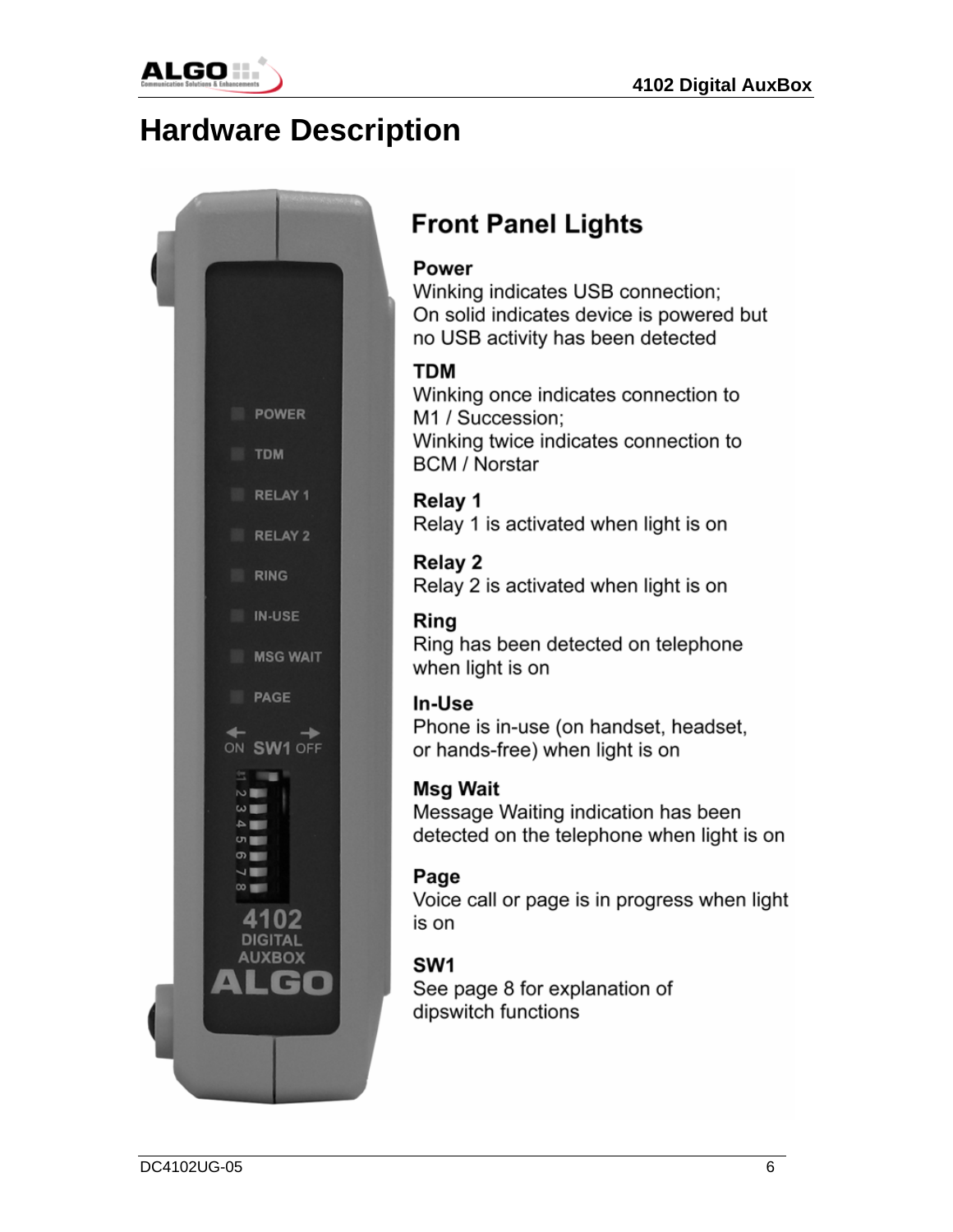



### **Back Panel**

### **USB**

Connect to USB port of PC; Provides connectivity to Algo Recording Software

### **Power (24Vdc 0.2A)**

Connect power adapter supplied with the unit

### Relay 1 / Relay 2

2.5mm mono jack supplying Dry Contact closure outputs

### Audio

3.5 mono jack providing analog audio output

### RJ12 Jacks

Connect digital telephone in series using line in/line out configuration OR connect either jack to wire pair carrying digital signal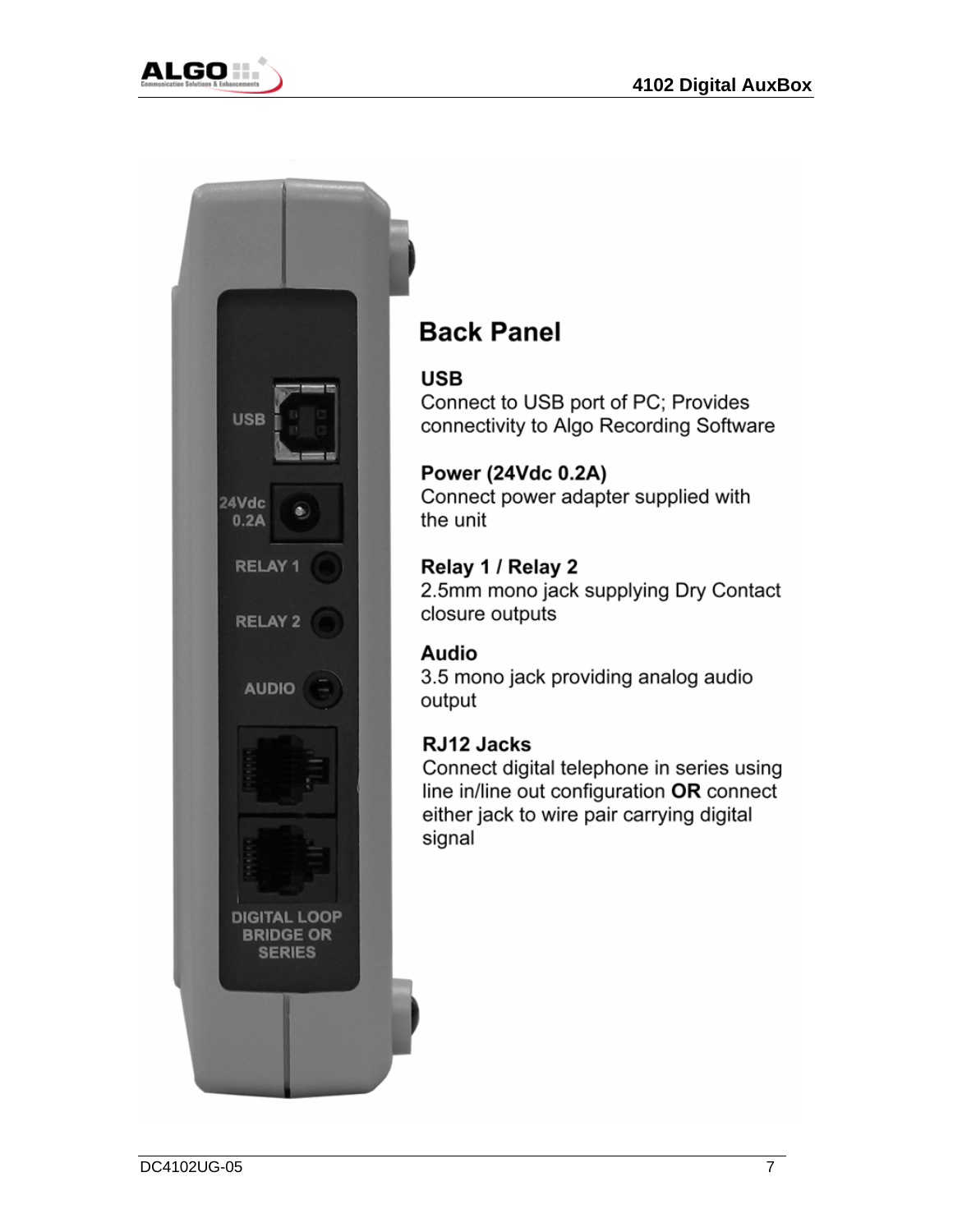<span id="page-7-0"></span>

# **Switch Settings**



Two relays provide dry-contact outputs to interface with external devices, such as those listed on the back cover.

The dry-contact functionality may be configured using SW2-4, as illustrated in the diagram to the right.

### **Relay Options**

| Switches           | Relay 1  | Relay 2                          |
|--------------------|----------|----------------------------------|
| 23                 | Ring     | Off-Hook                         |
| $\frac{1}{2}$ 3 4  | Ring     | Page                             |
| $\frac{1}{2}$ 3 4  | Ring     | Msg Waiting                      |
| $\frac{11}{2}$ 3 4 | Off-Hook | Page                             |
| 23                 | Off-Hook | Msg Waiting                      |
| 234                | Page     | Msg Waiting                      |
| 234                | Off-Hook | Off-Hook                         |
| 234                |          | <b>Used During Configuration</b> |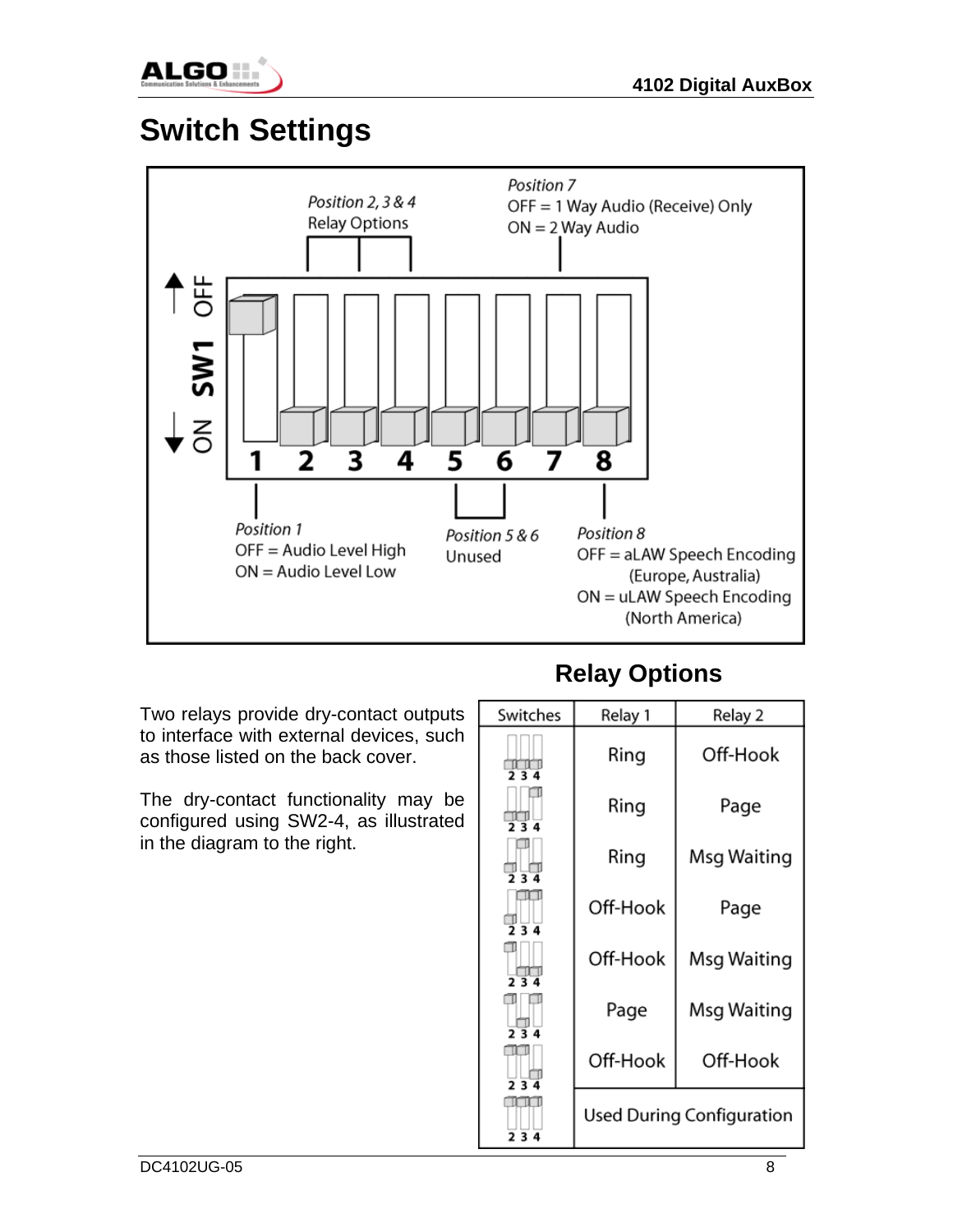<span id="page-8-0"></span>

# **Warranty and Repair**

The 4102 Digital AuxBox is warranted to be free of defects in material and workmanship for a period of 18 months from the date of manufacture. A label on the bottom of the 4102 Digital AuxBox identifies the manufacturing code in the year and week format (0420YYXXXX for the twentieth week of 2004).

If you need to return the product for repair, please contact Algo Communication Products Ltd for a Return Merchandise Authorization (RMA) number and instructions prior to shipment. All products returned for repair should be shipped freight prepaid with the RMA# clearly visible on the package. Products will be returned freight collect for out-of-warranty repairs or returned prepaid for warranty repairs in Canada or the USA.

In North America, ship product for repair with RMA# to:

### **Algo Communication Products Ltd. Repair Centre**  4500 Beedie Street

Burnaby, BC Canada, V5J 5L2

Outside of North America, please contact Algo for the name of the nearest repair centre.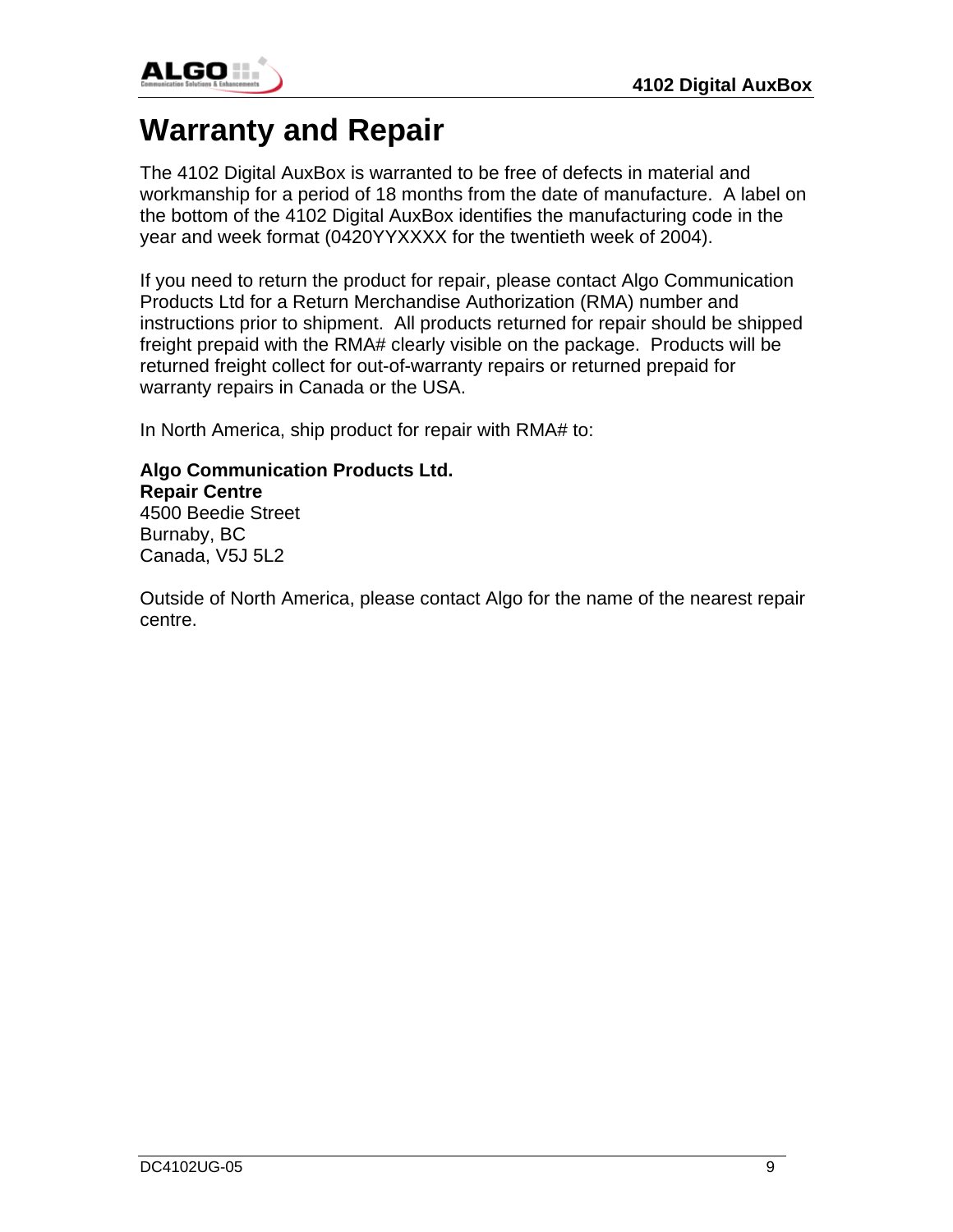

<span id="page-9-0"></span>

# **Specifications**

### **Telephone Connection**

| Compatibility                                                                     | M7100, M7208, M7310, M7324<br>T7100, T7208, T7316, T7316E, T7406<br>M2006, M2008, M2216, M2616<br>M3901, M3902, M3903, M3904, M3905<br>M2250 (contact Algo for M2250 wiring details) |
|-----------------------------------------------------------------------------------|--------------------------------------------------------------------------------------------------------------------------------------------------------------------------------------|
| Loop Limit                                                                        | 3500 feet (1065m) M1 / Succession<br>2600 feet (800m) Norstar / BCM                                                                                                                  |
| Connection                                                                        | Line in / Line out in series or bridge tap<br>$< 15$ feet (4.6m)                                                                                                                     |
| PC Requirements (for recording software)<br>Hardware                              | USB Port and compatible operating system;<br>See software user guide for important details                                                                                           |
| <b>Power Supply</b><br>North America<br><b>UK</b><br>Europe/Australia             | 117V 60Hz to 24 Vdc 200mA adapter<br>230V 50Hz to 24 Vdc 200mA adapter<br>Contact Algo or your distributor                                                                           |
| <b>Analog Audio Output</b><br>Connection<br>Level                                 | 3.5mm audio jack<br>0 dBm or -12 dBm output 600 Ohms                                                                                                                                 |
| <b>Relay Outputs (2 provided)</b><br>Connection<br>Voltage<br>Current<br>Function | 2.5mm audio jack<br>Max 30V SELV<br>Max 50mA non-inductive<br>Ring, In-Use (Off Hook), Message Waiting, or<br>Page (depending on SW1 Settings)                                       |
| <b>Cables Included</b><br><b>USB</b><br>Relay<br>Telephone                        | 6 feet (1.8m) USB Cable A-B<br>6 feet (1.8m) 2.5mm plug to 2.5mm plug<br>7 feet (2.1m) 6-conductor telephone line cord                                                               |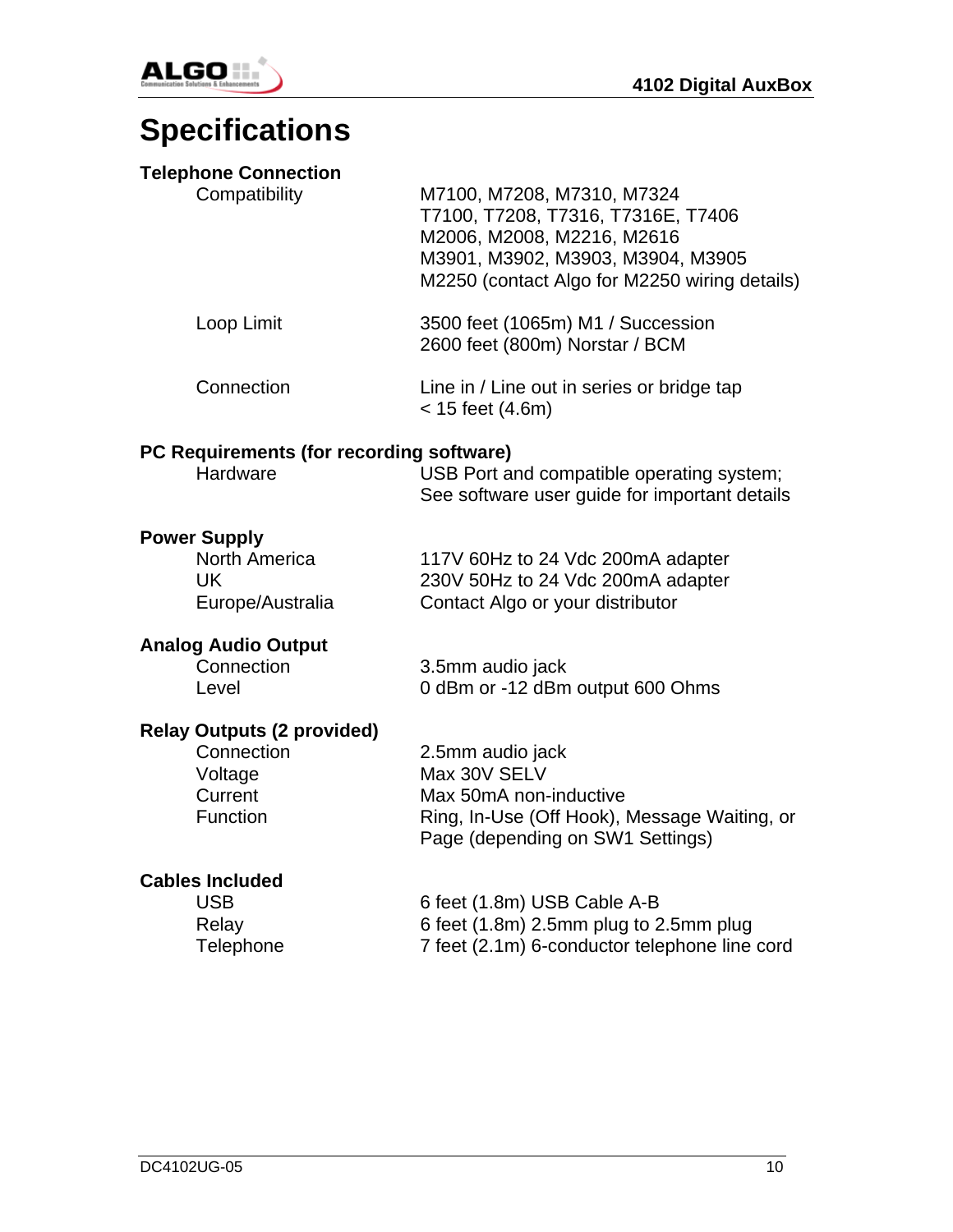<span id="page-10-0"></span>

## **Contact Information**

#### **Algo Communication Products Ltd.**

4500 Beedie Street Burnaby, British Columbia Canada, V5J 5L2 [www.algosolutions.com](http://www.algosolutions.com/) 

#### **Sales**:

1-604-454-3790, Fax: 1-604-437-5726 Email: [sales@algosolutions.com](mailto:sales@algosolutions.com)

#### **North American Support**

Toll Free: 1-877-884-2546 Email: [support@algosolutions.com](mailto:support@algosolutions.com)

#### **Europe, Middle East, Africa**:

Support Email: [EMEAsupport@algosolutions.com](mailto:EMEAsupport@algosolutions.com) Sales Email: [EMEAsales@algosolutions.com](mailto:EMEAsales@algosolutions.com)